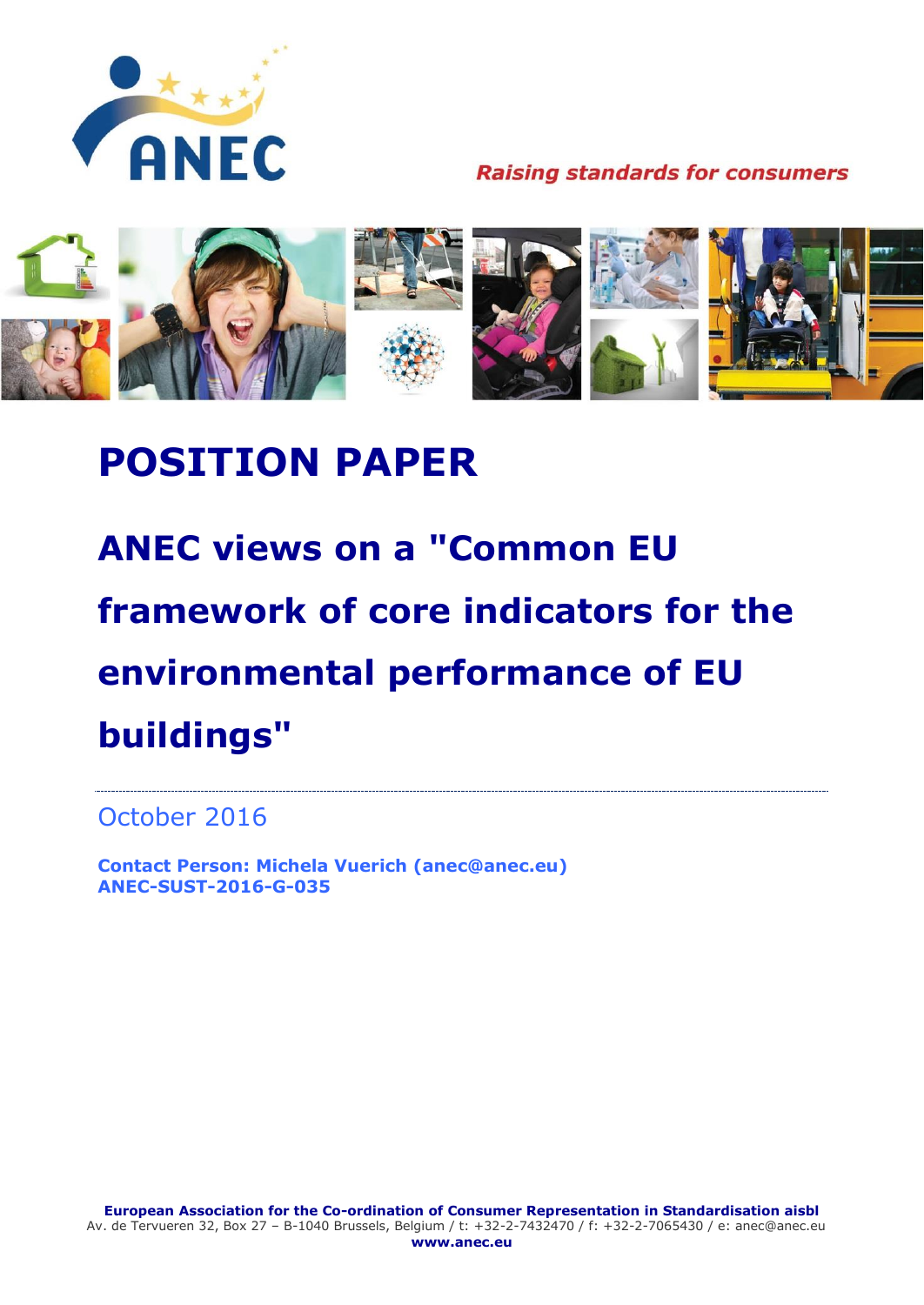## **Background on ANEC's perspective**

ANEC position on environmental performance of buildings is shaped by the 2011 technical study 'E[nvironmental and health related criteria for buildings](http://www.anec.eu/attachments/ANEC-R&T-2011-ENV-001final.pdf)' we commissioned as basis for developing a European set of environmental and healthrelated indicators and corresponding minimum and excellence criteria, primarily for new residential buildings. The scope included provision of information to consumers on ways to achieve energy savings, for example.

ANEC has given its input in the standardisation committee CEN TC 350 "Economic performance assessment of buildings" tasked with developing standards for the sustainability assessment of buildings and building products. ANEC has repeatedly expressed its opposition to this work and stressed that the standards will be of limited use, not only in B2C transactions but also for other purposes, such as public procurement.

The study results were released in September 2011 together with an ANEC position paper "Sustainable construction - a building site without end. Alternatives to flawed [standards".](http://www.anec.eu/attachments/ANEC-ENV-2011-G-037.pdf) ANEC urgently called for decision makers to initiate a broad debate including all interested parties in order to work together and develop a stringent European concept for sustainability issues in the construction area.

ANEC was pleased to note that the draft Reference [document on best Environmental](http://susproc.jrc.ec.europa.eu/activities/emas/construction.html)  [Management practice in the building and construction sector,](http://susproc.jrc.ec.europa.eu/activities/emas/construction.html) drafted by Joint Research Centre in the context of EMAS took the **ANEC study report on** ["Environmental and health related criteria for buildings"](http://www.anec.eu/attachments/ANEC-R&T-2011-ENV-001final.pdf) into account. We however regret that the current exercise on the common EU framework of core indicators for the environmental performance of EU buildings is not consistently taking existing EU initiatives on the subject in account.

In 2015 ANEC further supported its position when [responding](http://www.anec.eu/attachments/ANEC-SUST-2015-G-026.pdf) to the EC public [consultation on the review of the Energy Performance of Buildings Directive](https://ec.europa.eu/energy/en/consultations/public-consultation-evaluation-energy-performance-buildings-directive) also publishing the **ANEC** position paper "Laying the foundations for sustainable [buildings](http://www.anec.eu/attachments/ANEC-SUST-2015-G-033.pdf)". In the paper, we call for development of a European strategy for sustainable construction in order to achieve a reliable sustainable performance assessment of buildings, provision of meaningful measurement indicators and meaningful information to consumers and construction professionals. We provide recommendations on how to tackle the aspects we deem crucial: energy savings, durability, and information provision to enhance sustainable choices.

Building on the experience described above, ANEC considers and comments below the proposals for a common EU framework of core indicators for the environmental performance of EU buildings.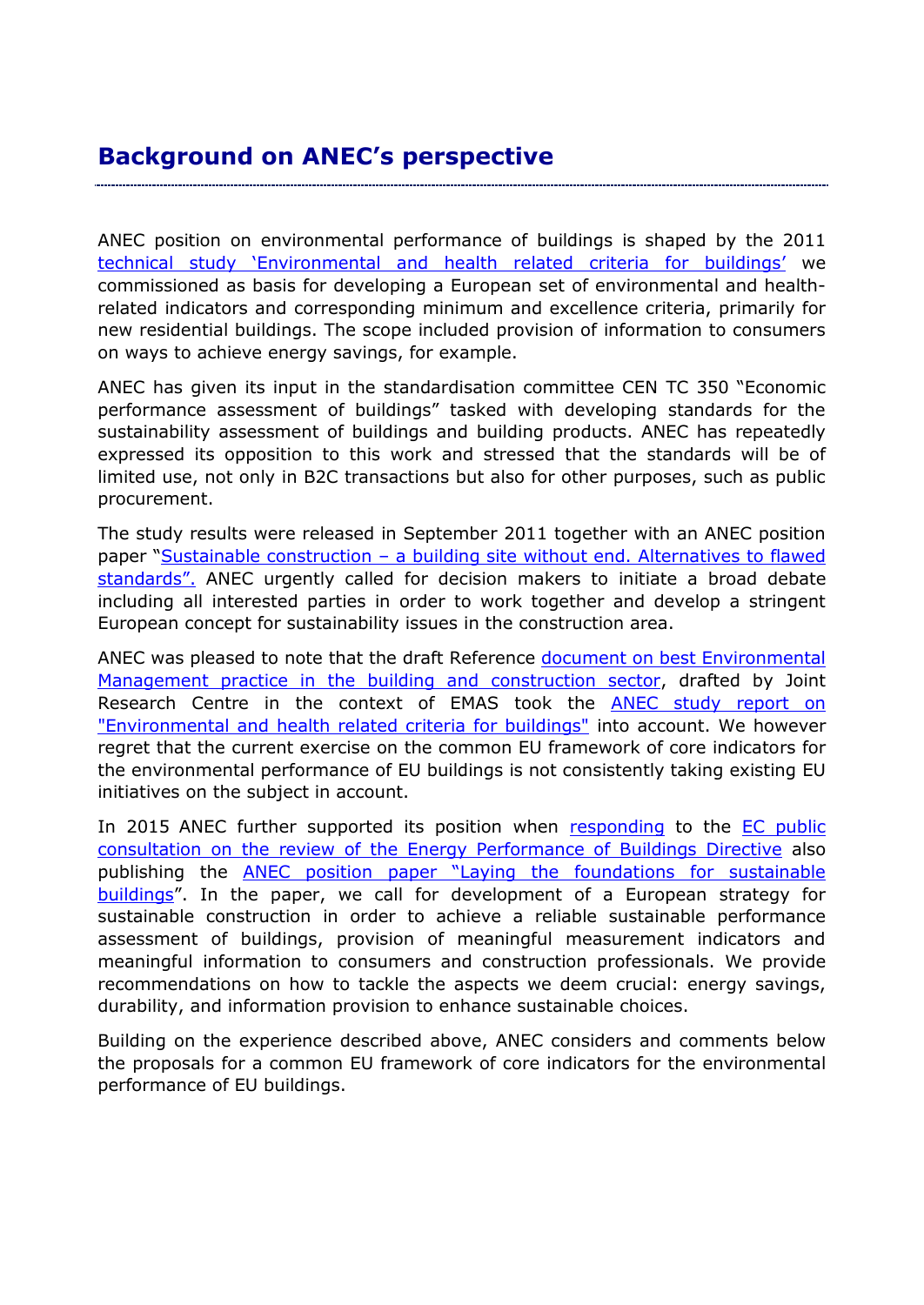

# **Introduction**

The European Commission is running a **public consultation** on its draft proposals for a common EU framework of core indicators for the environmental performance of buildings. Stakeholders are invited to consult the ['summary findings and indicator](http://susproc.jrc.ec.europa.eu/Efficient_Buildings/documents.html)  [proposals' consultation document.](http://susproc.jrc.ec.europa.eu/Efficient_Buildings/documents.html)

Considering the limited space for comments and input in the consultation questionnaire, we explain our views in this paper complementing the response to the public consultation on "Common EU framework of core indicators for the environmental performance of EU buildings".

ANEC finds the questionnaire in this consultation is very biased and does not allow space for proper assessment of the issues at stake. In particular:

- The background document has limited use, it hardly provides any substantive information and does not include proper justifications of choices (maybe because this is just a summary).

- The perspective is very narrow and allows only to choose from a limited set of options.

- The important issues are not even touched upon - e.g. to prolong the service life of buildings.

- The predetermined service life times are unusable.

- Quantitative indicators are not useful for many aspects, the obsession to express everything using quantitative indicators and LCA is absurd and unhelpful. Qualitative indicators (i.e. compliance with a set of criteria) are more suited in many cases (e.g. for design for deconstruction, indoor quality criteria). In many cases the quantitative indicators are based on numerous assumptions and deliver junk numbers;

- Many questions do not make any sense (e.g. how many indicators should be established, levels of expertise, etc.).

- There is almost no possibility to provide comments.

- The LCA bias is unacceptable. According to several past ANEC research projects on environmental product information, it has become clear that indicators based on life-cycle assessment (LCA) methodology may not be the best means to characterise and declare the environmental performance.

Below we address the aspects covered in the consultation following each section of the Commission questionnaire.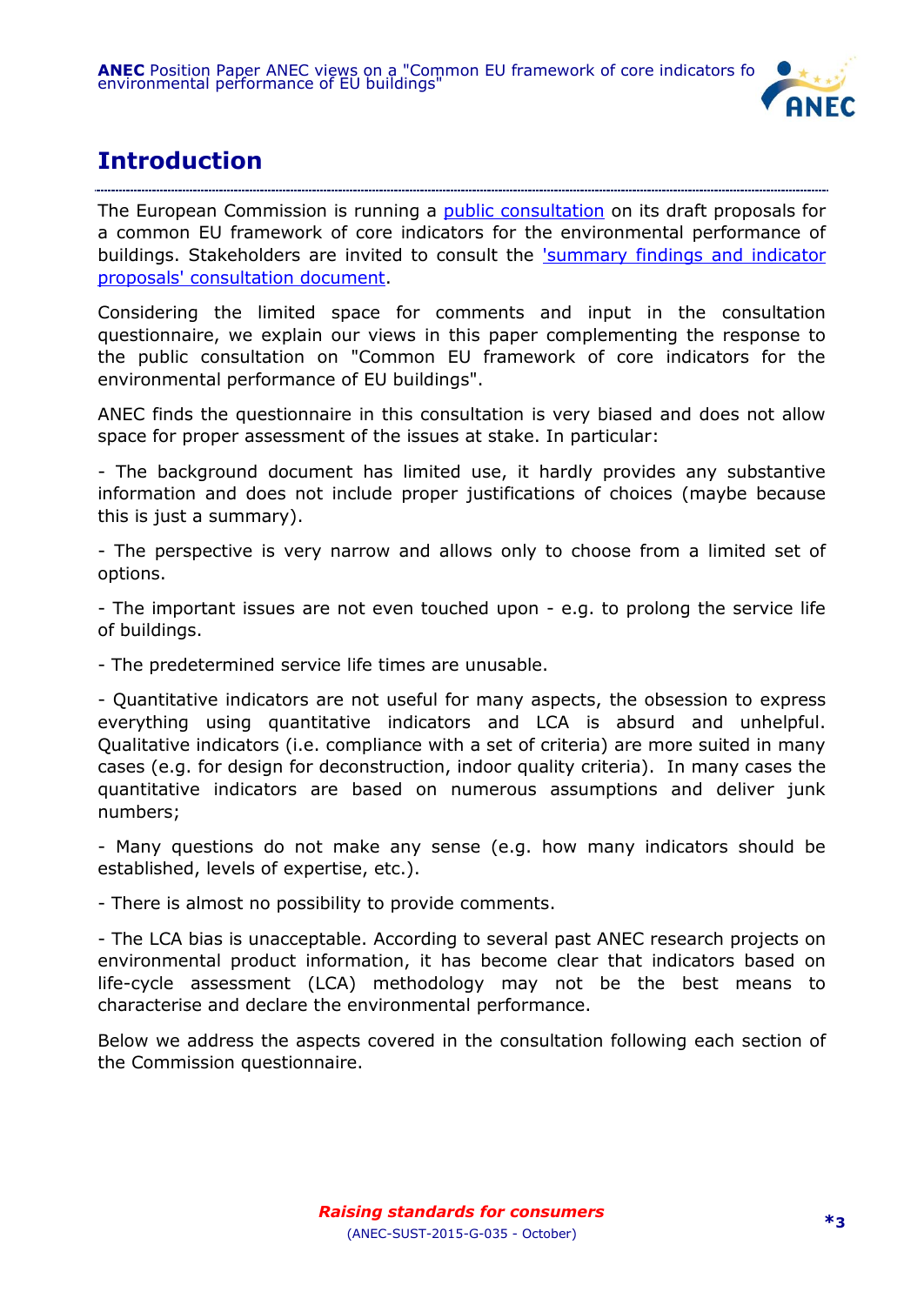

### **ANEC remarks to specific themes in the study**

The distinction between "basic" and "optional" indicators in Q2.1 does not make a lot of sense given that all indicators are optional in view of the goal "not to create a new standalone building certification scheme, or to establish performance benchmarks, but rather that it should provide a voluntary reporting framework". So the indicator framework should just establish options, perhaps with suitable qualifiers: more advanced - less advanced, more common - less common, more difficult - less difficult etc..

Below ANEC details the answers to the questionnaire based on the questions for each theme identified in the study.

### **Theme 1: Encouraging professional development and life cycle thinking**

Q2.3 Asks 'to what extent should the indicators require differing levels of expertise'. There is no description of what are the criteria for "basic" level and "greater" level of expertise. We would refrain from answering this question.

### **Theme 2 Indicators to measure intensity of resource use**

ANEC believes reporting should be possible using additional more targeted indicator metrics.

### **Theme 3: existing standards and methodologies**

Q2.5 asks "to what extent could narrower life cycle stage boundaries be defined in order to encourage greater reporting on life cycle Global Warming Potential (GWP), Life Cycle Assessment (LCA) and Life Cycle Costing (LCC)"

We believe this question is not pertinent.

Indicators make sense which cover only certain life cycle stages - they are even preferable. If we take what is important for the consumer for instance, only the energy used in the use stage is relevant.

The European standard EN 15804 "*Sustainability of construction works. Environmental product declarations. Core rules for the product category of construction products*" does not require to conduct studies covering all life cycle stages - it covers also information modules.

Also Q2.6 on a narrower building component scope is biasing. ANEC stresses it does not make any sense to report Global Warming Potential or any other indicator results on products whose contribution is irrelevant.

#### **Theme 4: Data availability, quality and transparency**

As regards Q2.7 on the approach in cases where data are limited in quality to some Member States, ANEC believes the framework should not include indicators where the problem of low quality data is widespread at European level.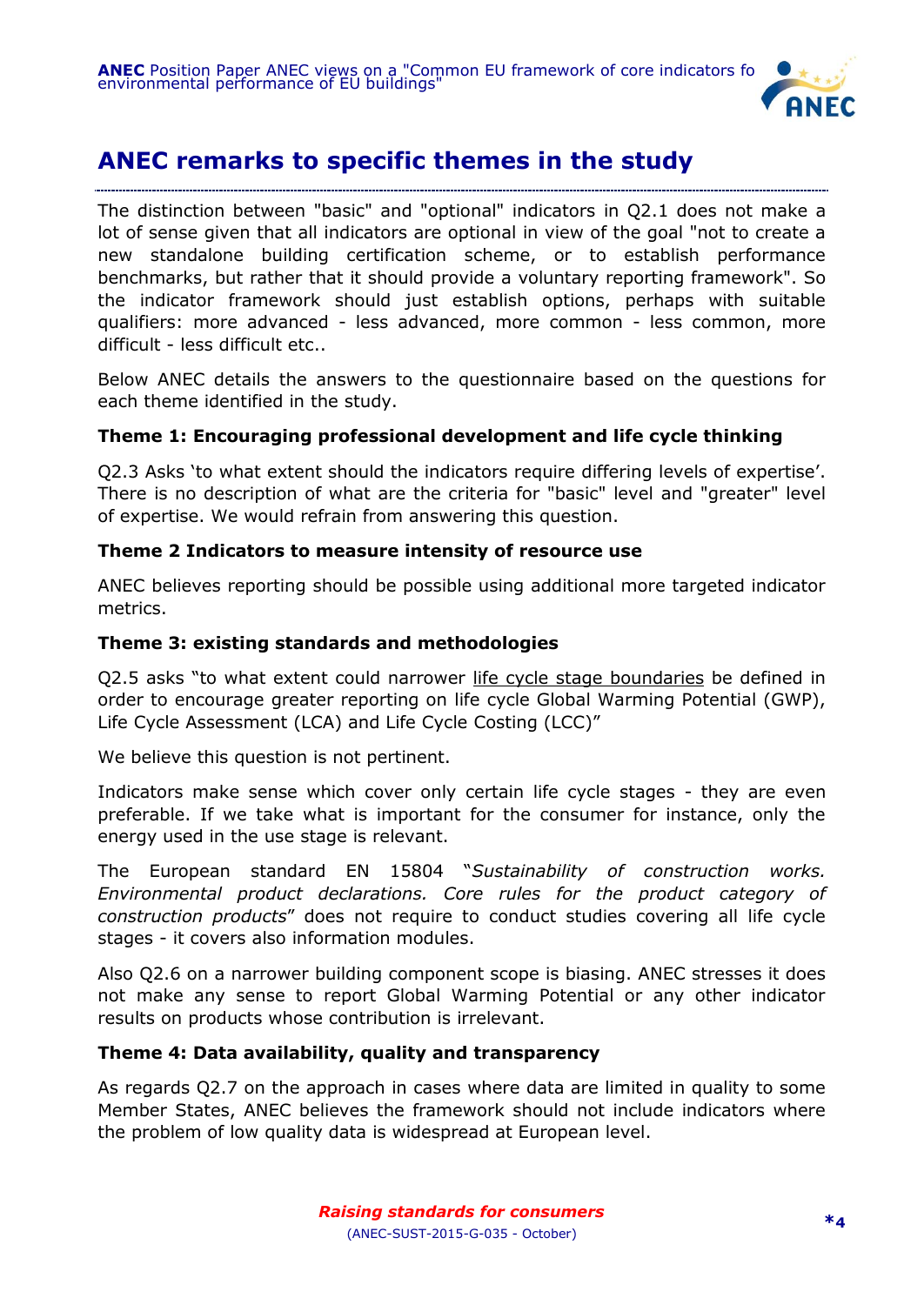

### **Theme 5: Comparability**

As regards the level at which it is most appropriate for indicators to support performance comparisons, this depends on the indicator - for heat energy demand performance comparisons across EU may be possible, if the same calculation procedures are used. However, for primary energy (PE) it is not possible as PE factors are different in different countries. The same goes for Global Warming (GW) indicator results. So as general question this is pointless.

However, if a use in a European scheme is envisaged (e.g. ecolabel for office buildings) then everything should be done to avoid (sub)national specificities.

### **Theme 6: Tracking performance along a projects life cycle**

With respect to the question about theme 6 on the extent to which indicators should allow tracking of quantifiable aspects of building performance from design to postoccupation, we believe this should only consider the design phase. Some countries have energy consumption calculation also on number of occupants, however it is more comparable if only the design phase is considered.

### **Indicators proposed and macro-objectives in JRC study**

### **Detailed ANEC comments to options on suitability of indicators to measure performance (Q3.1)**

*Indicator 1.1. on Total primary energy* is partly suitable. In light of what explained above commenting on 'comparability' we stress total primary energy cannot be the only energy indicator. It must be complemented by other indicators, particularly by the heating (or cooling in the southern countries) energy demand and the final energy demand. It should be indicated for different climate zones.

*Indicator 1.2 (GWP) and 2.1 (on cradle to grave)* are unsuitable.

*Indicator 2.2 on 'Service life reporting*' is partly suitable for performance measurement. It is interesting in principle, but the report does not specify how this should be done. A set of requirements to ensure durability (or an obligation to provide commercial guaranties) may be better suited.

Similarly for *indicator 2.4 on construction and waste demolition*, the number will be highly speculative as the demolition will happen many years after the assessment.

Concerning Construction waste it might not even be worth thinking of it compared to the End-of life-waste.

The way the building is demolished is of major importance to the recyclability of building products/components (i.e. blowing the building up versus disassembling it), but it is highly speculative what happens 50-100 years from now.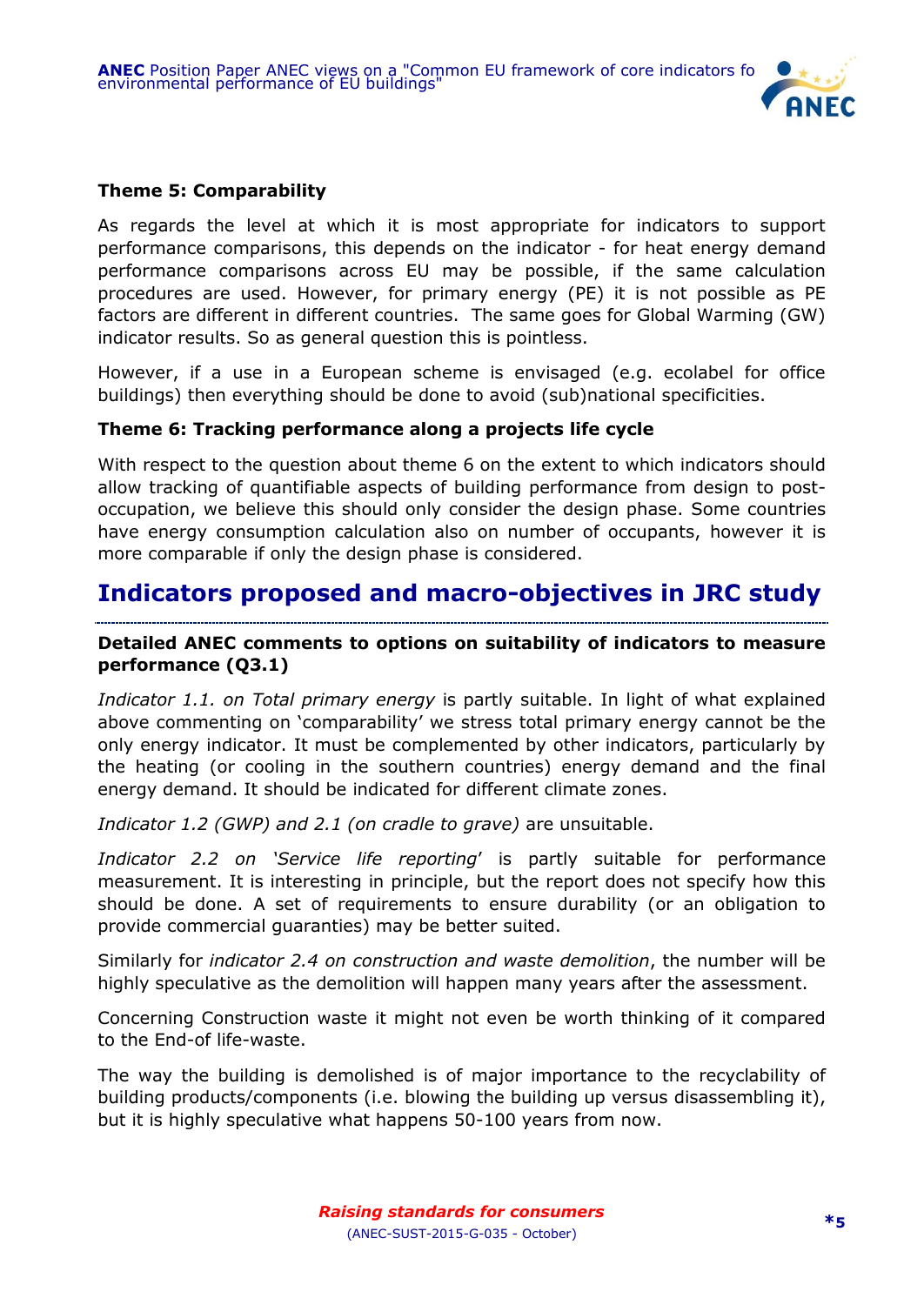

The aim of the deconstruction process should be to select and collect homogeneous material that can be utilized as well as of hazardous substances. The removal of contaminated material eases the conditioning of high quality secondary raw material. The indicator can even be considered as "unsuitable", unless every scenario possible will be calculated, which nobody will do.

Demolition waste arisings expressed in tonnes/100 m2 floor area is an irrelevant number. The longer the service life time of the house the less relevant this is. If the service life time is doubled the waste stream per time unit would be halved. The more relevant question is what to do with the waste (below) – but also this raises many questions:

A % diversion from landfill to recycling and re-use excluding backfilling is hypothetical not only because it will happen in many years from now but also because a theoretical recyclability is one thing and real recycling yet another story (so even if the house was demolished next year we could not make a firm statement about real reuse or recycling by the time the house is built). It also depends on the applied quality criteria – what is accepted as "recyclable"? So in fact any number could be presented.

*Indicator 3.1 on total mains drinking water consumption* is unsuitable because it is a user indicator and not a building one.

*Indicator 4.1 on quantitative reporting on specific pollutant levels* is partly suitable. This would need a clear-cut measurement protocol (how many measurements, how many rooms etc.). Also the list of substances would have to be defined (it is not enough just to call for R-values. Also mutagenic and reprotoxic substances are relevant.

*Indicator 4.1 on qualitative reporting on the presence of mould* is unsuitable because mould should *not* be present.

*Indicators 5.2a on additional cooling primary energy factor* - is partly suitable

We have a neutral opinion on 6.1a and 6.1b regarding long term utility costs and long term maintenance and acquisition costs. Also for *indicator 6.2* we have a neutral position because value and risk factors are highly subjective.

#### **Macro objective 2 on resource efficient material life cycles**

The questionnaire asks what forms a full LCA 2.1 indicator should take. We believe this is again a biased question, presuming this indicator would be useful. We believe this indicator is not to be promoted.

Q3 10 All substances covered by the German AgBB scheme and volatile carcinogens cat. 2 and mutagens/reprotoxic substances. In addition, the absence of specified substances (e.g. sensitisers) in materials should be confirmed.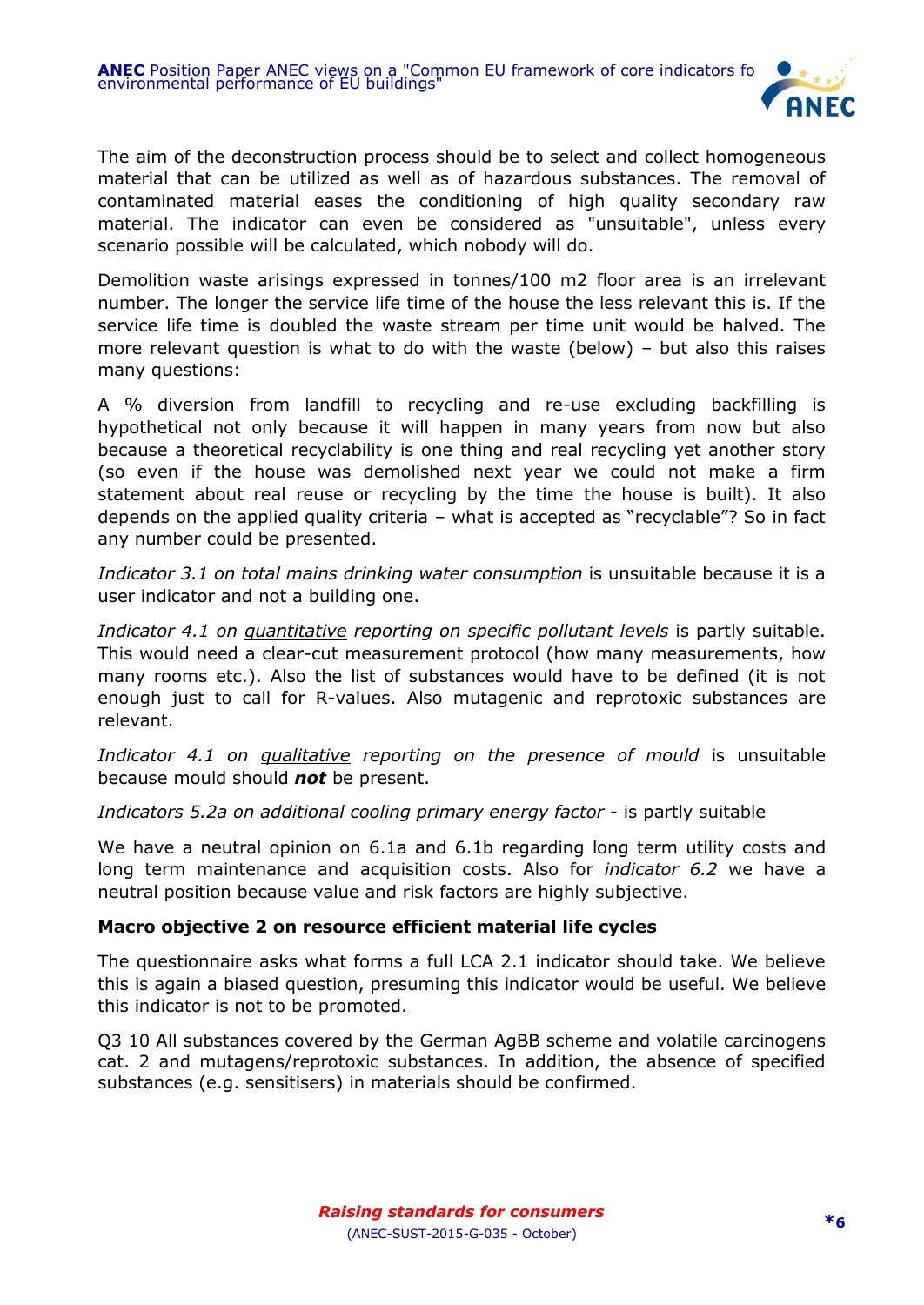

### **Missing objectives**

Reducing the assessment to "building as product" is an incomplete process for attempts to establish a new set of objectives on sustainable environments. How people choose their environments for living needs further study, and assessment indicators should also aim at upgrading environments and living conditions. In this respect post-occupational studies may also be helpful (for general indicators and not for quantitative indicators or or supporting certification schemes).

Urban design and building design need to be considered jointly: how a building relates to its environment is essentail in a sustainable environment. So section B can include another macro-objective on **infrastructure** such as accessibility to goods and services, transportation (mass and pedestrian, parking), work spaces and open space.

Natural light, horticulture and xeriscaping are important landscaping elements, alongside other ecological indicators that support residential environments. The "domesticity" nature of the assessment indicators (soft) to be added for residential environments can be a balance in the face of the technicalities (hard indicators) already imposed in the proposed assessment process.

### **Conclusions**

ANEC regrets the European Commission consultation on the draft proposals for a common EU framework of core indicators for the environmental performance gives a sided interpretation of the meaningful environmental indicators to consider in the construction sector.

Many questions do not make any sense (e.g. how many indicators should be established, levels of expertise, etc.).The presented options to answer reflect a very narrow perspective, while the questionnaire does not offer space for appropriate assessment of the issues at stake. Furthermore, the background document is of limited use, it hardly provides any substantive information and does not include proper justifications of choice.

As detailed above some of the suggested approaches by the authors are questionable or are only partially suitable in addition, the following critical issues are missing:

Foremost, the service life of buildings needs to be prolonged and durability addressed by either a set of requirements or an obligation to provide commercial guarantees. The approach to predetermine service life times is unsuitable.

The end of life stage is associated with durability aspects. The way the building is demolished is of major importance to the recyclability of building products/components (i.e. blowing the building up versus disassembling it), but it is highly speculative on what happens 50-100 years from now.

The aim of the deconstruction process should be to select and collect homogeneous material that can be utilized as well as of hazardous substances. To this end there needs to be a set of standardized scenarios for the different possibilities which then will be comparable, or a default worst–case scenario be chosen.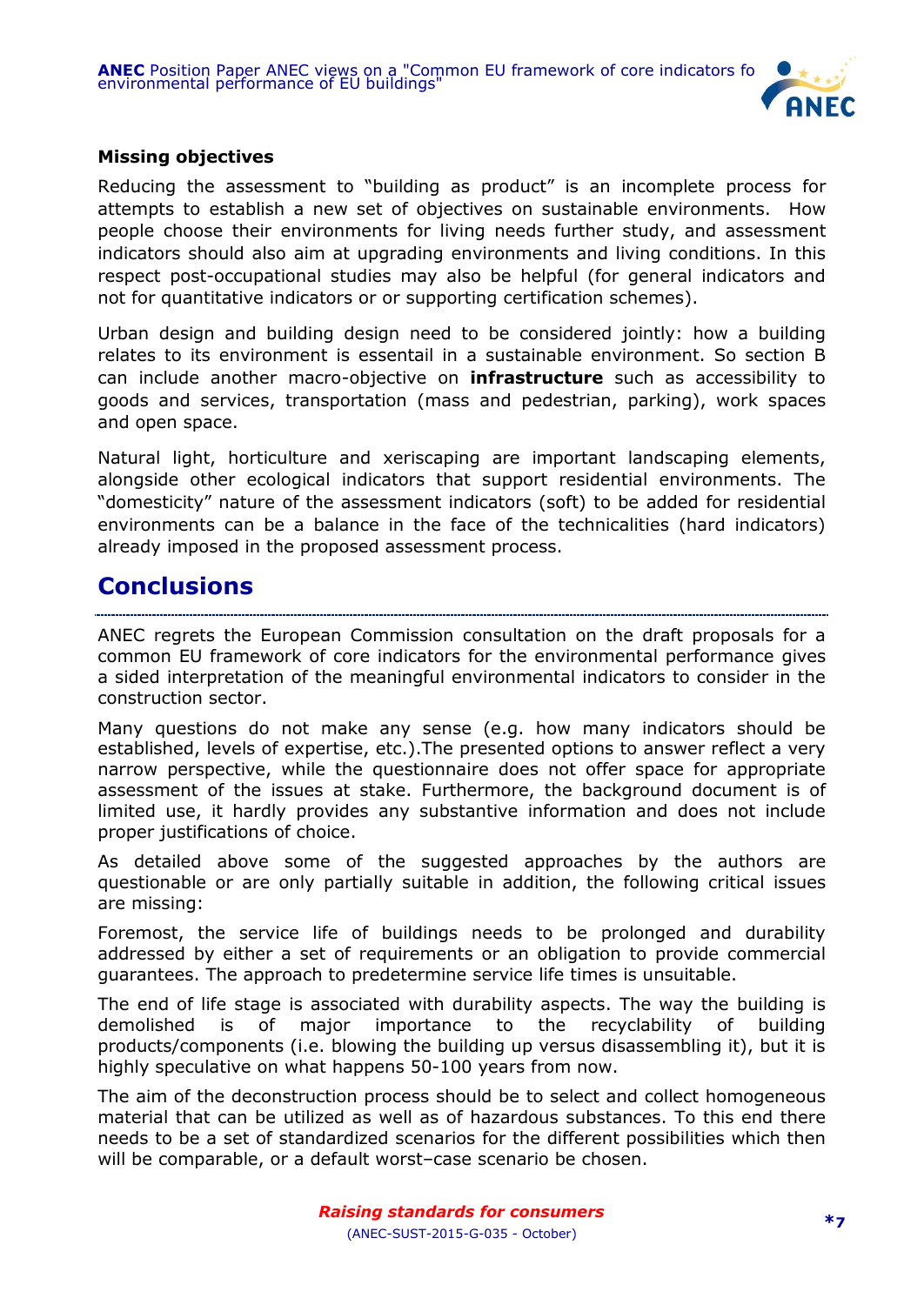

Quantitative indicators are not useful for many aspects. Qualitative indicators (i.e. compliance with a set of criteria) are more suitable in many cases (e.g. for design for deconstruction, indoor quality criteria). In many cases the quantitative indicators are based on numerous assumptions and deliver unusable numbers.

We especially note that the LCA bias is unacceptable and we refer to the findings in several past ANEC research projects on environmental product information, which made clear that indicators based on life-cycle assessment (LCA) methodology may not be the best means to characterise and declare the environmental performance. In many cases, significant production or use-phase indicators (e.g. energy efficiency, indoor emissions) derived from a variety of tools (e.g. chemical risk assessment) are a better choice for product labelling and differentiation among similar products compared with LCA indicators.

### **Acknowledgements**

We thank Franz Fiala, Guido Hoff and Nerkis Kural for their consideration of the JRC drafts and their contribution to the ANEC consultation reply.